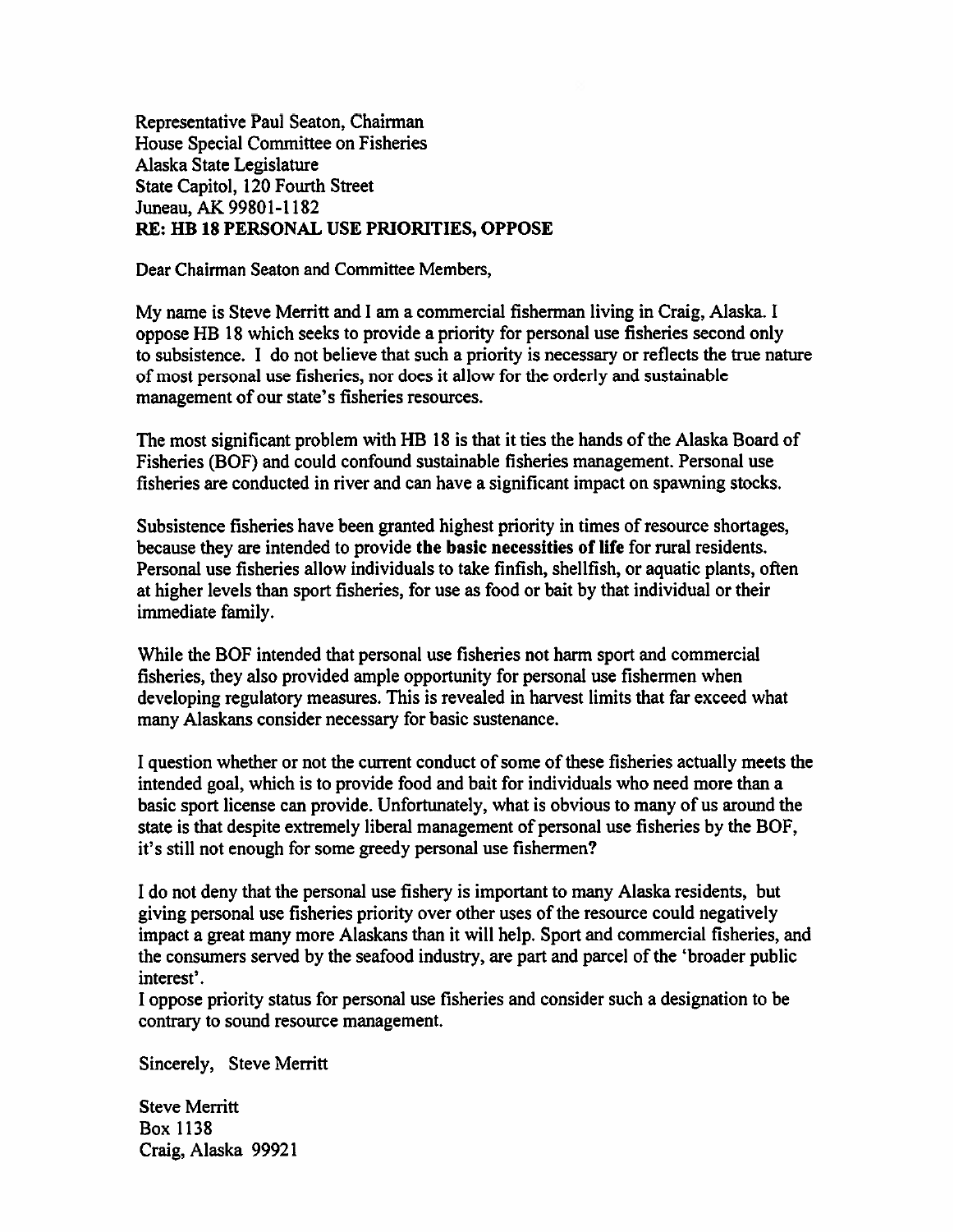

Alaska Trollers Association 130 Seward #205 Juneau, AK 99801 (907)586-9400 ata@gci.net

February 1,2013

Representative Paul Seaton, Chairman House Special Committee on Fisheries Alaska State Legislature State Capitol Juneau, AK 99801-1182

RE: Oppose HB 18 Personal Use Priority

Dear Representative Seaton and Committee Members:

The Alaska Trollers Association (ATA) opposes RB 18, which seeks to provide <sup>a</sup> priority for personal use fisheries second only to subsistence. Our members do not believe that such <sup>a</sup> priority is necessary or reflects the true nature of most personal use fisheries, nor does it allow for the orderly and sustainable managemen<sup>t</sup> of our state's fisheries resources.

ATA represents the Southeast commercial troll fleet. Our members are professional hook and line salmon fishermen. The troll fleet is one of the largest salmon fleets in the state and is 85% resident. A large number of troll permit holders live in rural communities. Many of our members participate in other commercial, sport. personal use, and subsistence fisheries.

The most significant problem with HB 18 is that it ties the hands of the Alaska Board of Fisheries (BOF) and could confound sustainable fisheries management. Personal use fisheries are conducted inriver and can have <sup>a</sup> significant impact on spawning stocks. While personal use fishermen may harvest fewer fish compared to commercial, they still bear <sup>a</sup> responsibility to conserve the resource.

The BOF is the best forum to analyze with ADFG and the public the biological reasons for dips in salmon production, and then distribute the conservation burden proportionate to the impact of the fishery. From there, <sup>a</sup> system exists to allocate surplus production when stocks rebound. Allocation by the BOF is governed by <sup>a</sup> policy that has been in place since the early 90's.' The policy recognizes history of use and dependence by residents, and also allows for distinctions between guided and unguided harvesters, as approved by the legislature in 1992. This policy

**Board of Fisheries Allocation Criteria**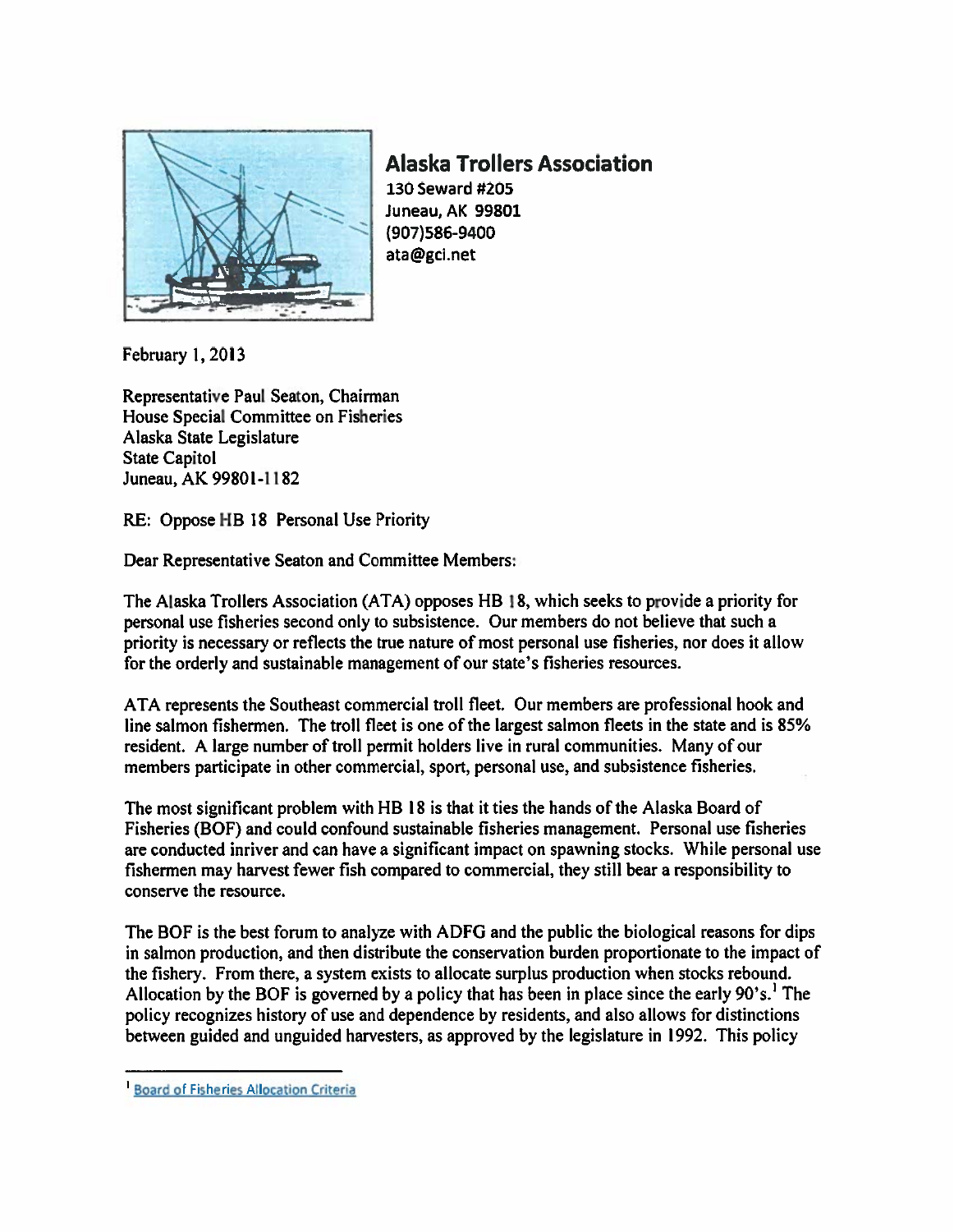provides ample opportunities for the BOF to protect important personal use needs for residents, while at the same time avoiding undue hardship on all other fisheries of importance to local communities. A full set of BOF policies can easily be found online.<sup>2</sup>

A troublesome aspec<sup>t</sup> of the bill is that it would hold personal use fisheries above spor<sup>t</sup> and commercial for regulatory and allocation purposes, no matter what the circumstance, which has never been the intent. No rationale has been provided by the makers of the bill through <sup>a</sup> public sponsor statement, so barring <sup>a</sup> persuasive argumen<sup>t</sup> we have not ye<sup>t</sup> heard, ATA strongly opposes prioritizing personal use.

Subsistence fisheries have been granted highest priority in times of resource shortages, because they are intended to provide the basic necessities of life for rural residents.

Personal use fisheries allow individuals to take finfish, shellfish, or aquatic plants, often at higher levels than spor<sup>t</sup> fisheries, for use as food or bait by that individual or their immediate family. Ostensibly, the higher bag and possession limits reflect the food and bait needs of residents who, for one reason or another, do not qualify for subsistence.

While our association supports the intent behind true personal use fisheries – to feed Alaskans we question whether or not the current conduct of some of these fisheries actually meets the intended goal, which is to provide food and bait for individuals who need more than <sup>a</sup> basic spor<sup>t</sup> license can provide. Sport and commercial fisheries also provide food for residents, are those needs not important?

Of the personal use permit holders, those who would appear to most need the liberal harvest limits are not necessarily the ones removing high volumes of fish. Let's look at the Chitina personal use fishery as an example.

The 2000 census counted 123 people, 52 households, and 30 families residing in the Chitina area. The Alaska Subsistence Fisheries 2003 Annual Report (ADFG, 2005), states that just 29 personal use permits were issued to Copper Basin residents. Of those, 19 fished, with <sup>a</sup> harvest of 232 fish and just 0.3% of the total Chitina personal use harvest (Table XlI-5).

The vast majority of the fish caught in the Chitina personal use fishery were harvested by people traveling from the urban areas of Fairbanks  $(2,034$  permits issued/ $28,949$  fish caught) and Anchorage  $(1,475)$  permits issued/ 19,443 fish caught). Rounding out the top five communities harvesting in the Chitina personal use fishery were Delta Junction, Eagle River, and Eilsen Air Force Base (Table XlI-5). Most of these communities can hardly be described as subsistence in nature, much less lacking significant opportunities to secure the basic necessities of life. Yet that is essentially what granting <sup>a</sup> personal use priority would imply.

What justifies granting personal use fishermen more protection than resident spor<sup>t</sup> and commercial fishermen and their resident customers, who all rely on the same stocks?

<sup>2</sup> Board of Fisheries Findings and Policies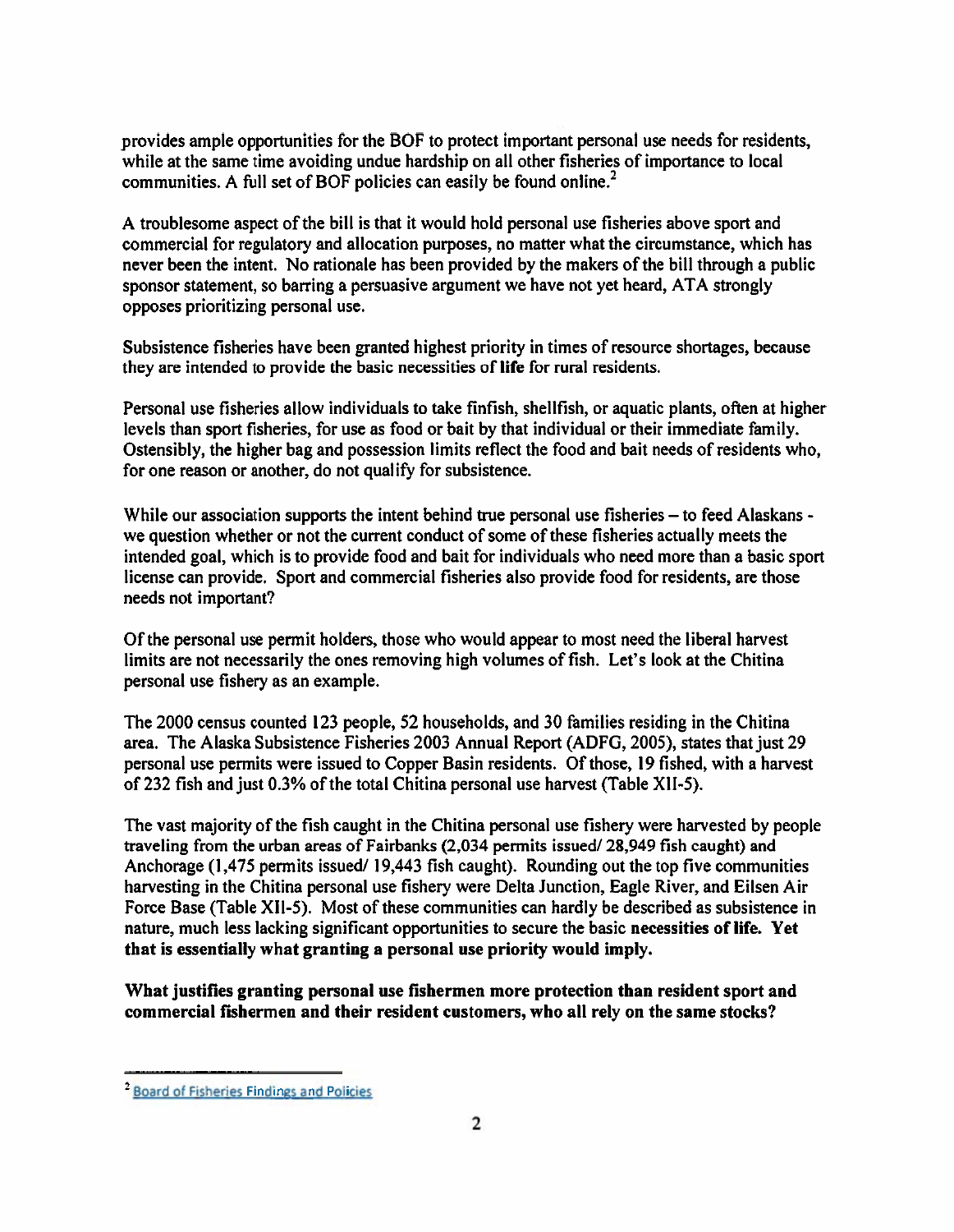Most fishermen who travel to Chitina from urban communities are not low income. They often do so at grea<sup>t</sup> expense. Not only do they pay the cost of traveling <sup>a</sup> long distance to this remote community, they often secure the services of guides, water taxis, and custom process facilities. Those services are not cheap. This makes the need for personal use by such fishermen questionable to other Alaskans. There are personal use opportunities closer to Fairbanks and Anchorage, so the methods and means of harvest are neither efficient nor economic in terms of effort and cost. Obviously, these folks simply enjoy going to Chitina and bringing back lots of fish. Not <sup>a</sup> problem, but also not worthy of <sup>a</sup> higher priority than is granted to other fishermen.

The regulatory history of the Chitina dipnet fishery clearly shows that the Board of Fisheries considered it an area worthy of personal use designation, not special priority.

Over time, the BOF has established specific parameters around personal use fisheries, to delineate this use from subsistence and protect both the resource and other, longstanding fishing interests. When establishing the personal use category in 1981, the BOF made its intent quite clear with respec<sup>t</sup> to personal use priority:

7. . . .It is the intent of the Board that subsistence, commercial, and spor<sup>t</sup> users have <sup>a</sup> reasonable opportunity to take any surplus before <sup>a</sup> personal use fishery is allowed.

While the BOF intended that personal use fisheries would not harm spor<sup>t</sup> and commercial fisheries, they also provided ample opportunity for personal use fishermen when developing regulatory measures. This is revealed in harvest limits that far exceed what many Alaskans consider necessary for basic sustenance. The Board's intention to be liberal in the application of personal use is also revealed in <sup>a</sup> memo to ADFG Commissioner Frank Rue dated March 21, 1996 from Assistant Attorney General Stephen Daugherty indicating that (emphasis added):

...although the proposal for creation of personal use fisheries presented to the Board of Fisheries was very restrictive, the board adopted <sup>a</sup> much less restrictive regulatory scheme for personal use fisheries. As originally proposed, personal use fisheries could only be conducted where they would not negatively impact an existing resource use, and initial bag limits were proposed at very low levels. The board modified the proposed regulations to allow for the *provision of personal use fisheries if they were in the broad public interest*, and it also adopted bag limits based on amounts taken under subsistence regulations. The board explicitly rejected some uses permissible under subsistence regulations and provided that it was illegal to buy, sell, trade, or barter fish taken in <sup>a</sup> personal use fishery, but the board did not provide an explicit prohibition on sharing. See Board of Fisheries Proposal 107 (Apr. 1982); 5 AAC 77.010(b).

The legislature also took up personal use fisheries, as noted by Daugherty, and clearly stated that personal use fisheries were to be granted status equal to  $-$  not higher or lower than  $-$  other fisheries (emphasis added):

The record indicates that although personal use fisheries were not intended to have <sup>a</sup> priority over sport and commercial fisheries, they were also not considered lower in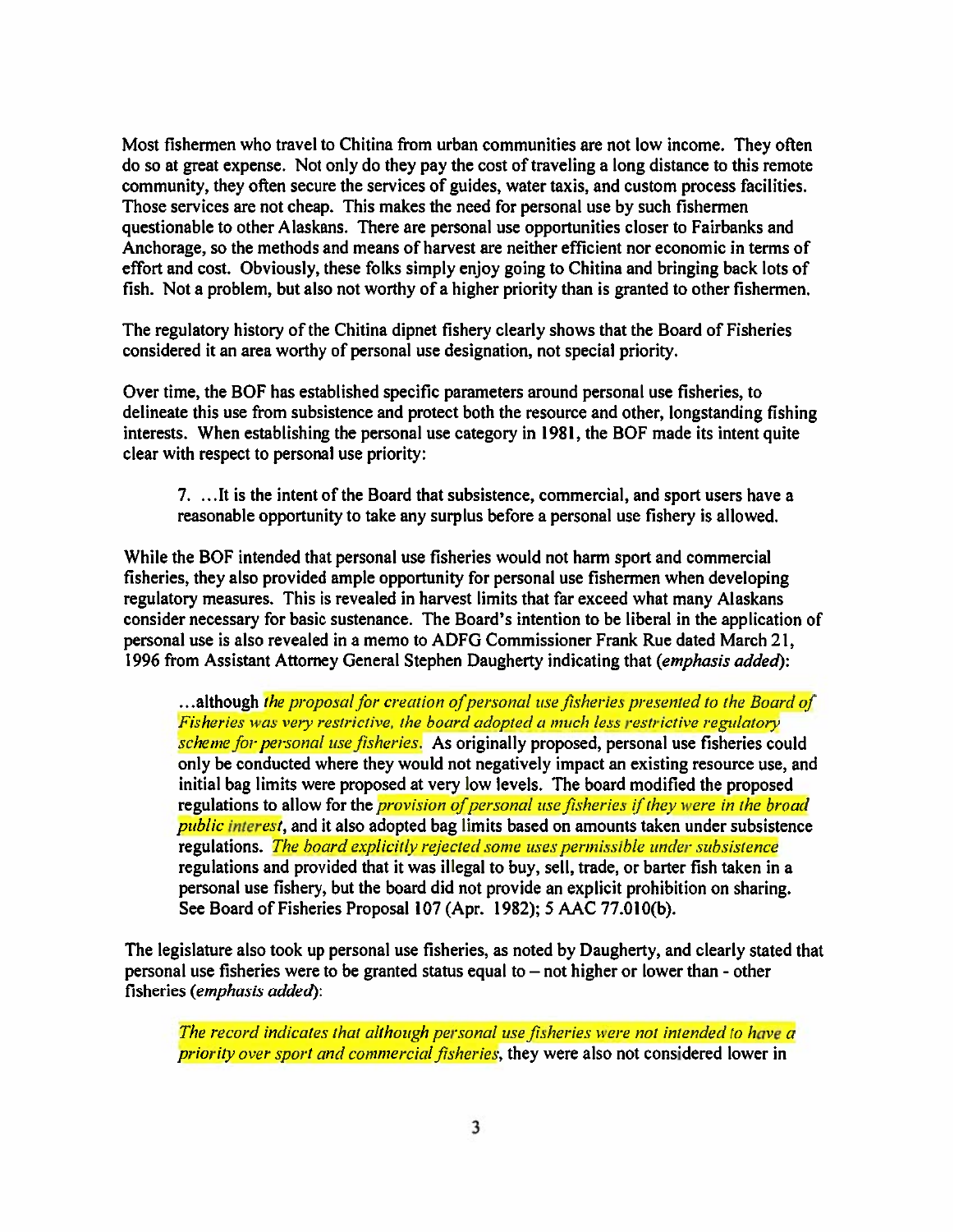priority. The legislation treated personal use fisheries on the same basis as spor<sup>t</sup> and commercial fisheries and subjected them to the same allocation criteria.

Unfortunately, what is obvious to many of us around the state is that despite extremely liberal managemen<sup>t</sup> of personal use fisheries by the BOF, it's still not enough for some personal use fishermen from urban areas who seem more interested in putting their wants over the needs of the resource and fellow fishermen, Alaska consumers, and Alaska communities.

While we do not deny that the personal use fishery is important to many Alaska residents, including some that we represent, we note that giving personal use fisheries priority over other uses of the resource could negatively impact a great many more Alaskans than it will help. Sport and commercial fisheries and the consumers served by the seafood industry, are par<sup>t</sup> and parcel of the 'broad public interest'. Our fisheries provide thousands ofjobs and significant economic value to the state overall; for instance, through substantial genera<sup>l</sup> fund assessments on seafood landings. The impacts of initiatives like this, which chronically erode commercial fishing access, are felt by ALL of the state's citizens.

ATA opposes priority status for personal use fisheries and considers such <sup>a</sup> designation to be contrary to sound resource management; potentially harmful to other Alaskan residents; and, out of sync with the true intent that underpinned establishment of personal use fisheries.

Thank you for considering ATA's point of view. Please don't hesitate to contact me if <sup>I</sup> can provide additional information on this or other issues of concern to the commercial fishing industry.

Best regards,

dale Velley

Dale Kelley Executive Director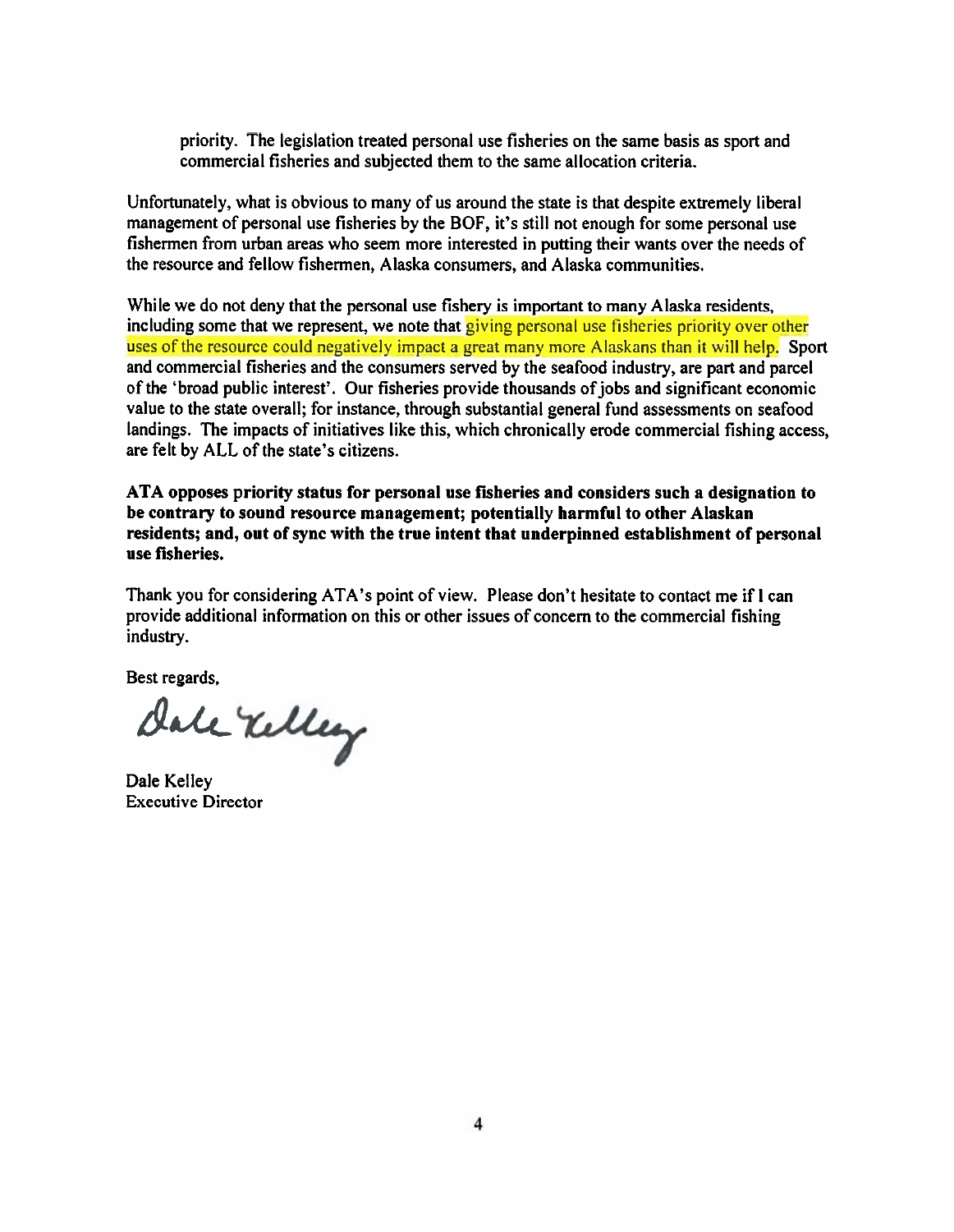

Cordova District Fishermen United PO Box 939 | 509 First Street | Cordova, AK 99574 phone. (907) 424 3447  $\parallel$  fax. (907) 424 3430 web.www.cdfu.org | email.cdfu@ak.net

January 31, 2013

Representative Paul Seaton Special Committee on Fisheries State Capitol, Room 102 Juneau, AK 99801-1182

## Re: OPPOSE HBIB — Personal Use Fishing Priority

Dear Chairman Seaton and Committee Members:

I am writing on behalf of the Cordova District Fishermen United Board of Directors, our 300 members and their families to oppose HB18 - "Personal Use Fishing Priority".

The Alaska legislature has granted the Board of Fisheries the authority to manage Alaska's fisheries. The Board makeup includes <sup>a</sup> panel of representatives that are confirmed by legislature based on their ability to represen<sup>t</sup> all fishery user groups using sound judgment. The Board of Fisheries has the authority and expertise to make decisions in the best interest of the State of Alaska to protect and preserve Alaska's fishery resources.

### HB18 attempts to undermine and intrude on that authority.

CDFU respects the importance of Personal Use fisheries, however feels it is significant to point out why this special category was originally developed. In 1982, the Alaska legislature developed language to provide a special opportunity for Alaska residents to harvest salmon when surplus fish stocks were available. Since this time, Personal Use fisheries have evolved into an important par<sup>t</sup> of the Alaskan lifestyle affording residents reasonable opportunity to supplement food they buy at the store with locally harvested seafood.

CDFU does not believe that Personal Use fisheries should be managed with any degree of priority over Alaska's long established and economically significant Commercial and Sport fisheries. Commercial, Personal Use & Sports fisheries need to share in the conservation burden to make sure our fisheries are sustainable into the future.

Just as overfishing is detrimental to salmon runs, overcrowding river systems with too large an escapemen<sup>t</sup> is equally damaging and it is important that managers have all the tools necessary to ensure <sup>a</sup> balanced system. Implementing HB18 only serves to take away one of the tools that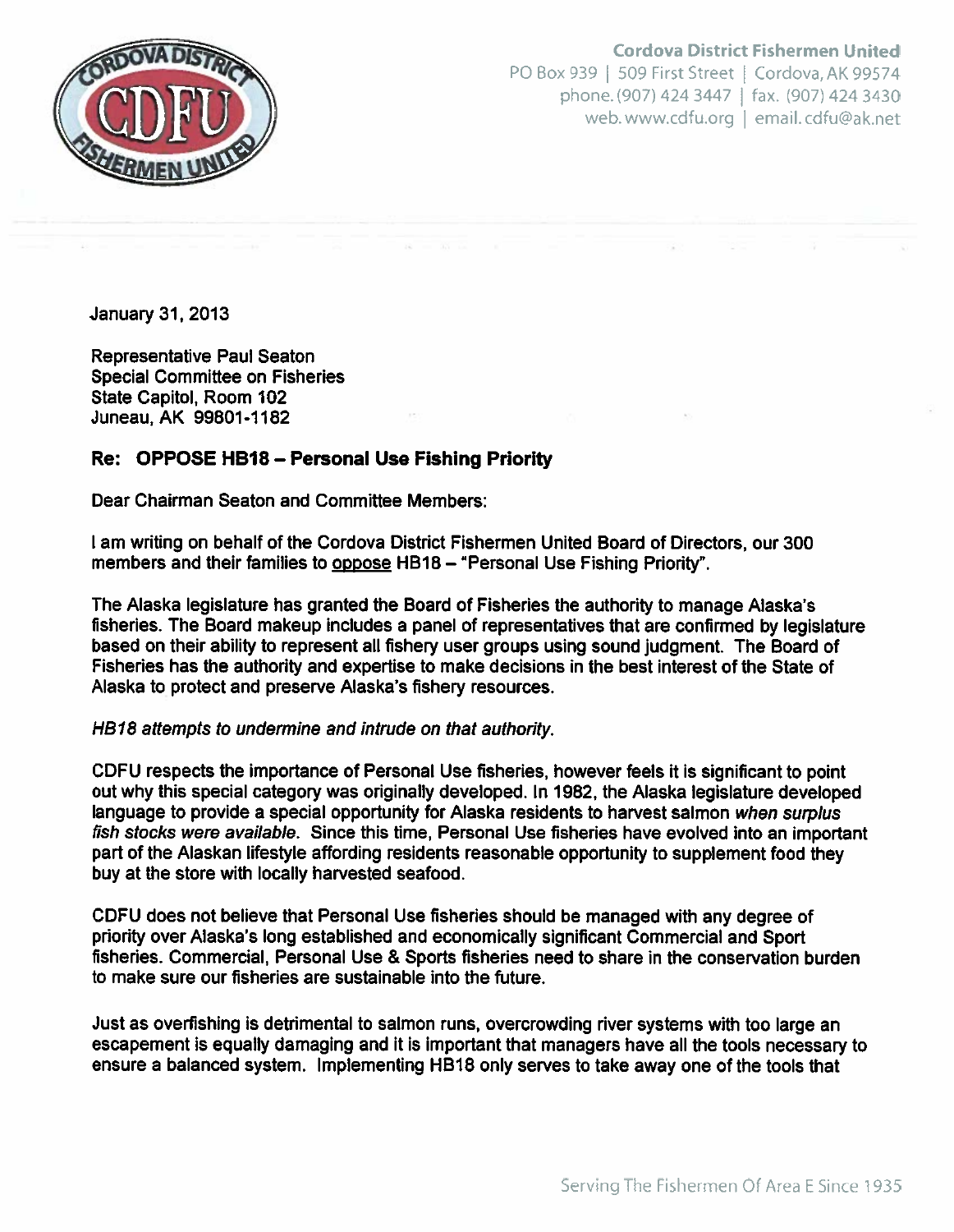

Cordova District Fishermen United PO Box 939 | 509 First Street | Cordova, AK 99574 phone. (907) 424 3447 fax. (907) 424 3430 web.www.cdfu.org I email. cdfu@ak.net

managers need to do their jobs: utilizing Commercial harvest data from early season fishery openers to assess run strength and timing.

There are more than 80 personal use fisheries across Alaska. Passage of this bill will force ADFG to revise managemen<sup>t</sup> plans on an individualized basis for each of these fisheries. This will take time. This will cost money. Who is going to foot the bill?

No user group, with the exception of Subsistence, deserves <sup>a</sup> priority listing per the Alaska Constitution. Both Commercial and Sport fisheries are economically significant to Alaska. These fisheries create jobs. They stimulate Alaska's economy. They bring small communities to life, and suppor<sup>t</sup> thousands of families across the State.

Legislative intervention is unnecessary and only serves to disrupt well-established and effective fishery managemen<sup>t</sup> systems that are already in place.

Sincerely,

 $\sqrt{2}$ L/ljC

Alexis Cooper Executive Director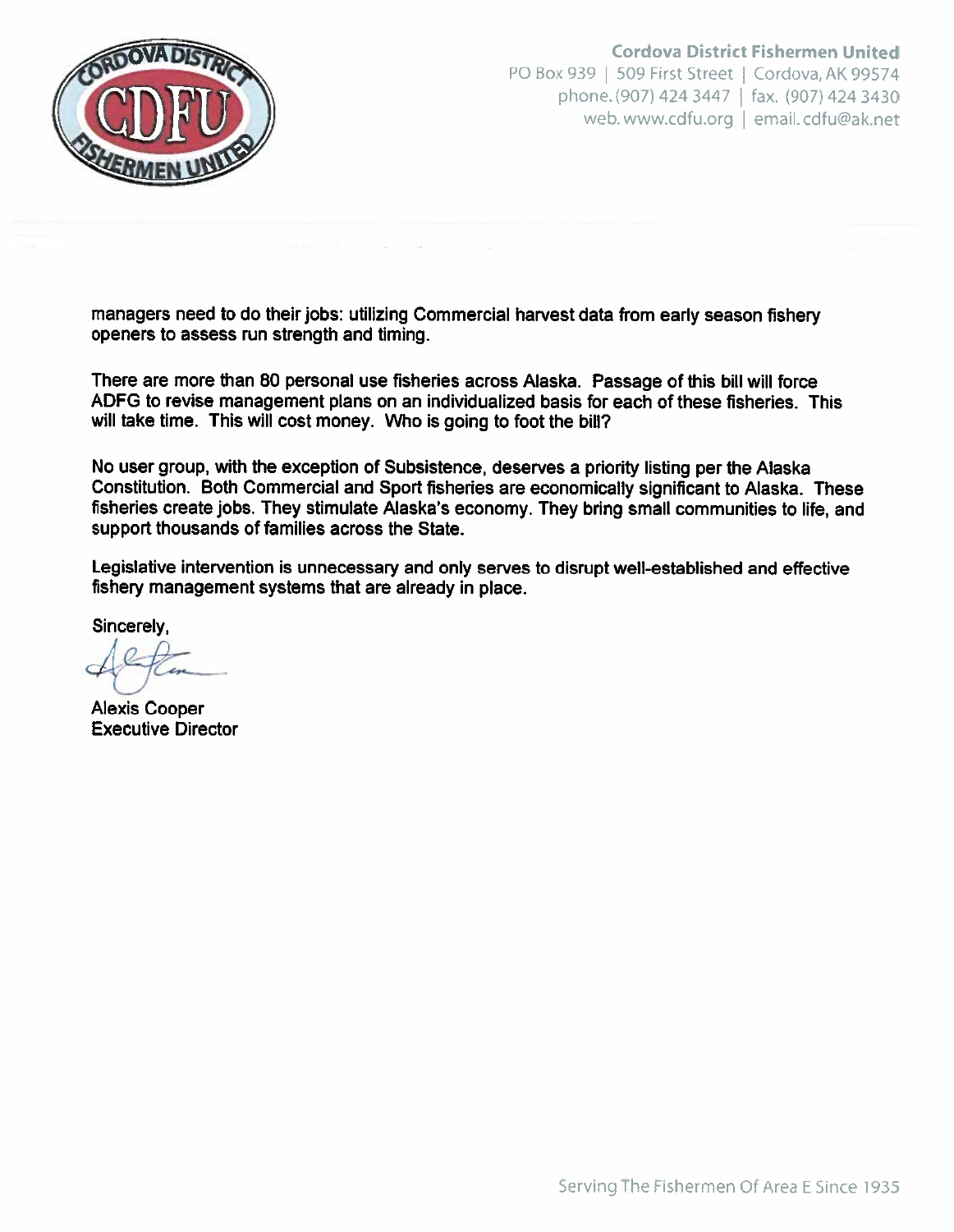

# UNITED FISHERMEN OF ALASKA

Mailing Address: PO Box 20229, Juneau AK 99802-0229<br>Physical Address: 410 Calhoun Ave Ste 101, Juneau AK 99801 Phone: (907)586-2820 Fax: (907) 463-2545 Email: ufa@ufa-flsh.org Website: www.ufa-tish.org

February 1, 2013

Representative Paul Seaton, Chairman House Special Committee on Fisheries Alaska State Legislature State Capitol, 120 Fourth Street Juneau, AK 99801-1182

# RE: HR 18 PERSONAL USE PRIORITY, OPPOSE

Dear Chairman Seaton and Committee Members,

United Fishermen of Alaska (UFA) represents 34 Alaska Commercial fishing organizations, and hundreds of individual fishermen and related businesses.

Fisheries managemen<sup>t</sup> in Alaska is renowned throughout the world for its emphasis on sustainability. While most of the world long ago lost their historic runs of wild salmon, Alaska shows <sup>a</sup> remarkable history of restoring salmon runs throughout the state, after <sup>a</sup> long period of decline during the period before Alaska gained statehood.

Among the most important tools that have helped Alaska restore and retain healthy salmon populations are the Board of Fisheries process by which allocative actions are made on <sup>a</sup> case by case basis based on science and public input, and real time managemen<sup>t</sup> by the Department of Fish and Game based on scientifically established escapement goal ranges.

Alaska's constitutional mandate to manage fisheries for the maximum benefit of its citizens requires careful consideration of the range of benefits that fisheries provide, including nutritional needs, history and usage by residents and non residents, importance to the economy of the state, region and local area, and recreational opportunity. These factors are considered for each regulatory proposal in the deliberative process of the Board of Fisheries, as well as managemen<sup>t</sup> decisions of the Department of Fish and Game.

We strongly caution against creating <sup>a</sup> priority for personal use fisheries, because it will shift allocation and opportunity away from commercial fisheries that provide income to state and local governments, to fisheries that do not. It also would increase the perception of "entitlement' by Alaska residents to fisheries resources that are limited by nature. Commercial fishing provides the majority of the public with access to the resource.

Personal use fisheries are open to all Alaska residents, with only the requirement to hold <sup>a</sup> resident spor<sup>t</sup> fishing license. As the population grows in one area of the state, the perceived entitlement to fisheries resources in other areas of the state that have established personal use fisheries pits one region against another.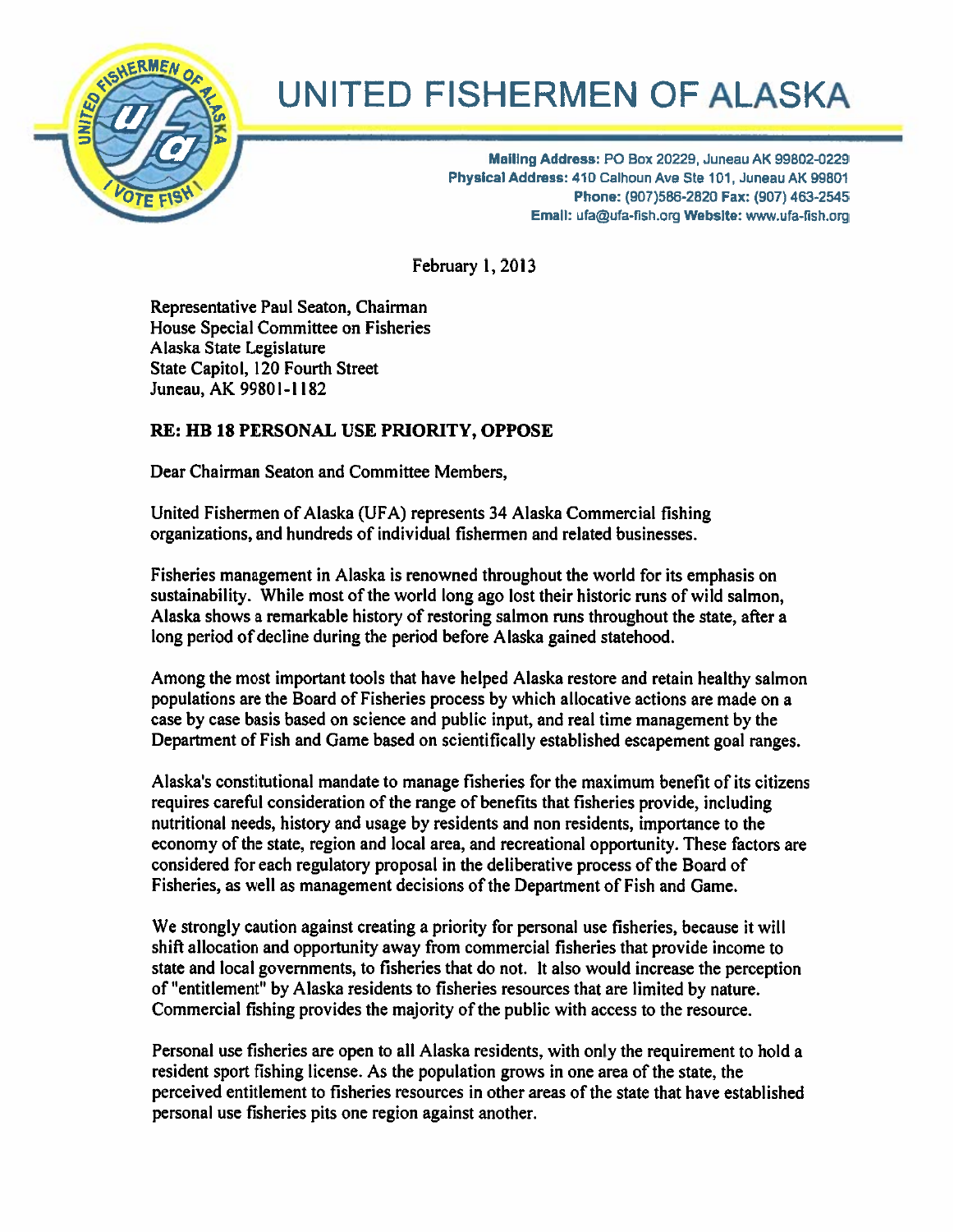The intent by the Board of Fisheries in establishing Personal Use fisheries is clear in S AAC 77.001 (4) (b): "...allowed when that taking does not jeopardize the sustained yield of <sup>a</sup> resource and either does not negatively impact an existing resource use or is in the broad public interest." Since that time in 1981, we see extreme population growth primarily in one area of the state, and we can expec<sup>t</sup> this to continue. We currently have 95 personal use fisheries that have been established throughout the state that are open to all residents. If HB 18 were to pass and establish <sup>a</sup> priority for the Personal Use fisheries over other uses (besides Subsistence), the growth of one region of the state will have detrimental impacts on other regions and historical patterns of use.

We are also concerned that such a priority would handcuff the Board of Fisheries and Department of Fish and Game in the ability to allocate and manage fisheries, and leave many allocative and managemen<sup>t</sup> decisions open to lawsuit based on <sup>a</sup> perception of interference with <sup>a</sup> Personal Use fishery.

If Alaska is going to avoid the decline of salmon runs as has occurred elsewhere, we need to avoid the pattern of fighting over the fish, pitting one region or user group against another, while industrial development and population eliminate one stream or run at <sup>a</sup> time until the fish are gone.

We strongly urge this committee, and the Alaska State Legislature, to leave the prioritization of fishery allocations within the Board of Fisheries, and the managemen<sup>t</sup> within the Department of Fish and Game.

Sincerely,

Julianne Curry Executive Director

#### MEMBER ORGANIZATIONS

Alaska Bering Sea Crabbers . Alaska Independent Fishermen's Marketing Association

Alaska Independent Tendermen's Association · Alaska Longline Fishermen's Association · Alaska Scallop Association · Alaska Trollers Association Alaska Whitefish Trawlers Association · Aleutian Pribilof Islands Community Development Association · Armstrong Keta · At-sea Processors Association Bristol Bay Reserve • Cape Barnabas Inc. • Concerned Area "M" Fishermen • Cook Inlet Aquaculture Association • Cordova District Fishermen United Douglas Island Pink and Chum · Groundfish Forum · Kenai Peninsula Fishermen's Association · Kodiak Regional Aquaculture Association · North Pacific Fisheries Association . Northern Southeast Regional Aquaculture Association . Petersburg Vessel Owners Association Prince William Sound Aquaculture Corporation · Purse Seine Vessel Owner Association · Seafood Producers Cooperative Southeast Alaska Herring Conservation Alliance ' Southeast Alaska Fisherman's Alliance • Southeast Alaska Regional Dive Fisheries Association Southeast Alaska Seiners • Southern Southeast Regional Aquaculture Association • United Catcher Boats • United Cook Inlet Drift Association United Southeast Alaska Gilinetters • Valdez Fisheries Development Association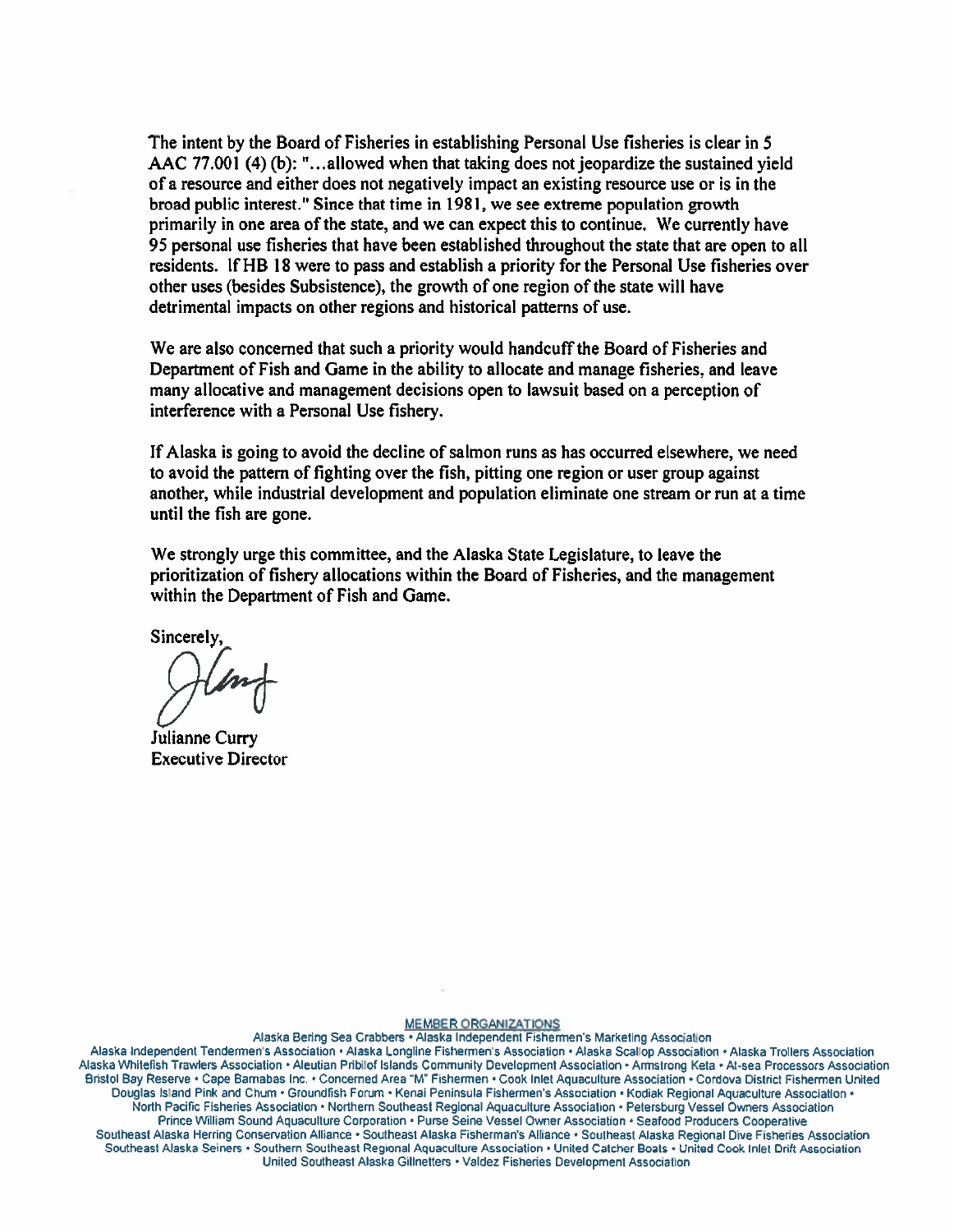# Petersburg Vessel Owners Association

P0 Box 232 Petersburg, AK 99833 Phone & Fax: 907,772.9323 pvoagei.net • www.pvoaonline.org

February 1.2013

Alaska State Legislature House Fisheries Committee Representative Paul Seaton, Chair State Capitol Juneau, AK 99811

### RE: Oppose HB 18

Dear Chairman Seaton and Fisheries Committee Members,

Petersburg Vessel Owners Association (PVOA) is a diverse group of over 100 commercial fishermen and businesses operating primarily in Southeast Alaska. Our members provide millions of meals to the public annually by participating in <sup>a</sup> variety of fisheries statewide including salmon, herring, halibut, cod, crab, black cod, shrimp, and dive fisheries. PVOA individual membership is made up of 94% Alaska residents who are also active sport, personal use, and subsistence fishermen who depend on sustainable and conservative managemen<sup>t</sup> of Alaska's fishing resources to ensure healthy fisheries for the future. PVOA appreciates the opportunity to comment on HB 18.

PVOA has always supported the importance of personal use fisheries to the residents of the State of Alaska. However, PVOA opposes HB 18-"An Act providing priority to personal use fisheries when fishing restrictions are implemented to achieve a management goal." Personal use fisheries need to be subject to limits and share in the burden of conservation along with commercial and spor<sup>t</sup> fishermen. HB 18, as written, mandates development of <sup>a</sup> personal use priority without any qualification. The subsistence priority statute. AS 16.05.258(f), clearly states the subsistence priority is to provide for a reasonable opportunity and AS 16.05.258(c) provides language that outlines the factors that must be considered to provide for <sup>a</sup> subsistence priority designation. HB 18, as written provides no language on how and when a personal use designation will be implemented. As the Alaska population continues to grow, the language as written will provide for a personal use priority that will ultimately close commercial and sport fisheries, regardless of the economic harm to the state or local communities, without any express concern over conservation.

This legislation, as written, conflicts with the allocation criteria between commercial, spor<sup>t</sup> and persona<sup>l</sup> use fisheries and severely restricts the Alaska Board of Fisheries from fulfilling their obligations delineated in AS 16.05.251. This legislation creates an elevated, and arguably exclusive right for persona<sup>l</sup> use fishermen. As such, it could be used for legal challenges to any allocation decisions the Board of Fisheries makes that they feel makes any restrictions at all in persona<sup>l</sup> use fisheries which is clearly in violation of the provisions of Article VIII of the Alaska State Constitution.

Thank you for the opportunity to comment on this legislation. If we can provide further information or answer any questions as you make this important decision, please feel free to contact us.

ATION

Sincerely,

Brian Lynch Executive Director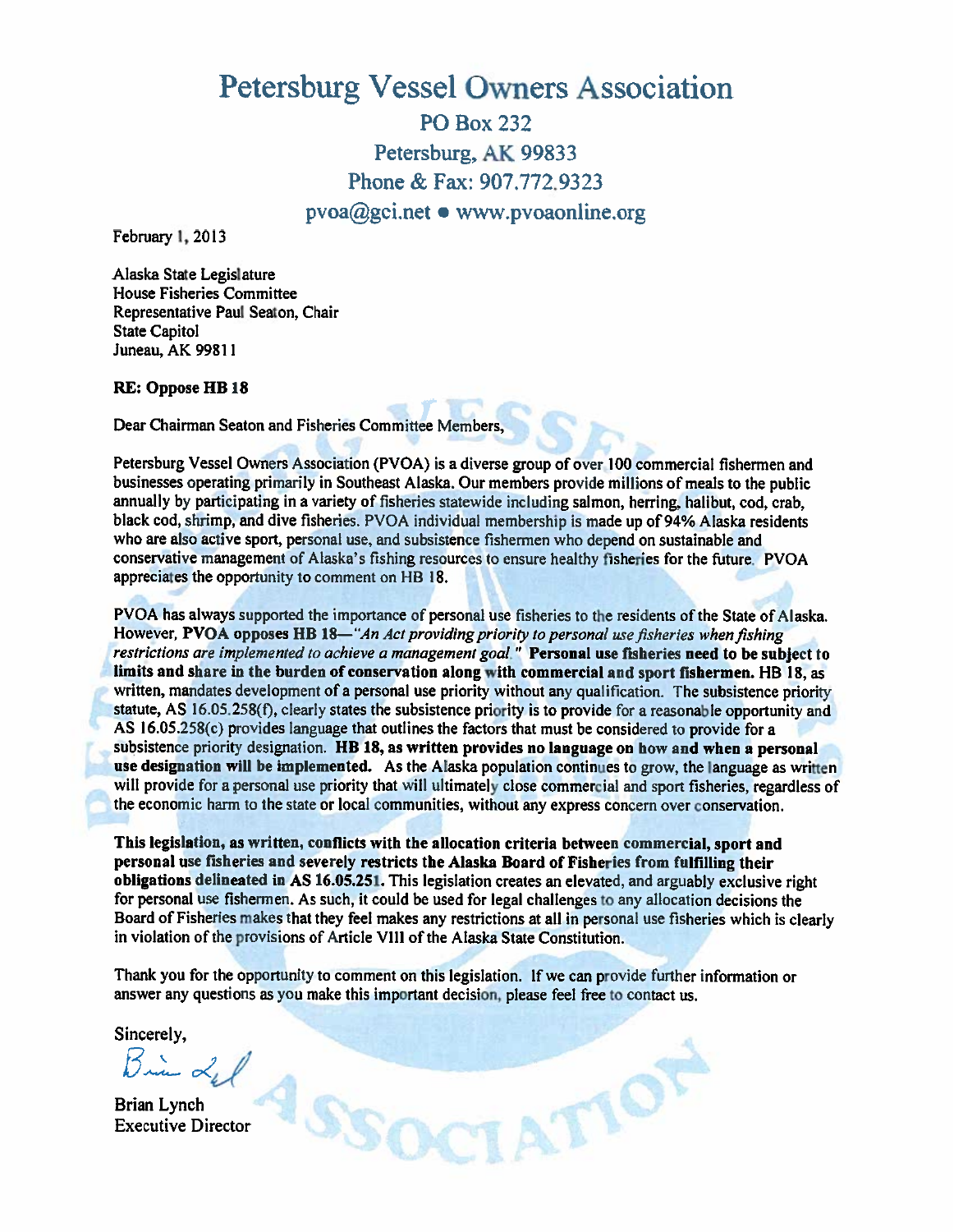# Southeast Alaska Fishermen's Alliance

9369 North Douglas Highway Juneau, AK 99801 Phone: 907-586-6652 Email: seafa@gci.net Fax: 907-523-1168 Website: http://www.seafa.org



January 26, 2013

Alaska State Legislature House Fisheries Committee Representative Paul Seaton, Chair State Capitol Juneau, AK 99811

RE: Oppose HB 18

Representative Paul Seaton, Chair and Fisheries Committee Members,

Southeast Alaska Fishermen's Alliance (SEAFA) appreciates this opportunity to express our concerns regarding HB 18 which mandates <sup>a</sup> personal use priority after subsistence. Our association is comprised of 85% Alaskan residents, who participate in personal use and spor<sup>t</sup> fisheries in addition to their commercial fishing livelihood. Southeast Alaska Fishermen's Alliance has always supported the importance of personal use fisheries to the residents of the State of Alaska as is evidenced by our testimonies to the Board of Fish. However, personal use fisheries also need to have limits and share in the burden of conservation along with commercial and spor<sup>t</sup> fishermen.

This legislation as written is flawed. The subsistence priority statute AS 16.05,258 (f) clearly states that the subsistence priority is to provide for <sup>a</sup> reasonable opportunity. This legislative language mandates development of <sup>a</sup> personal use priority without any qualification. Further, it does not provide language, as the subsistence priority does, to share the resources with other users. As the Alaska population continues to grow, the language as written will ultimately close commercial and spor<sup>t</sup> fisheries, regardless of the economic harm to the state or local communities, without any express concern over conservation in order to provide <sup>a</sup> personal use priority.

This legislation as written severely ties the hands of the Board of Fish preventing there ability to fulfill the obligations listed in AS 16.05.251. This legislation contradicts with the allocation criteria between commercial, spor<sup>t</sup> and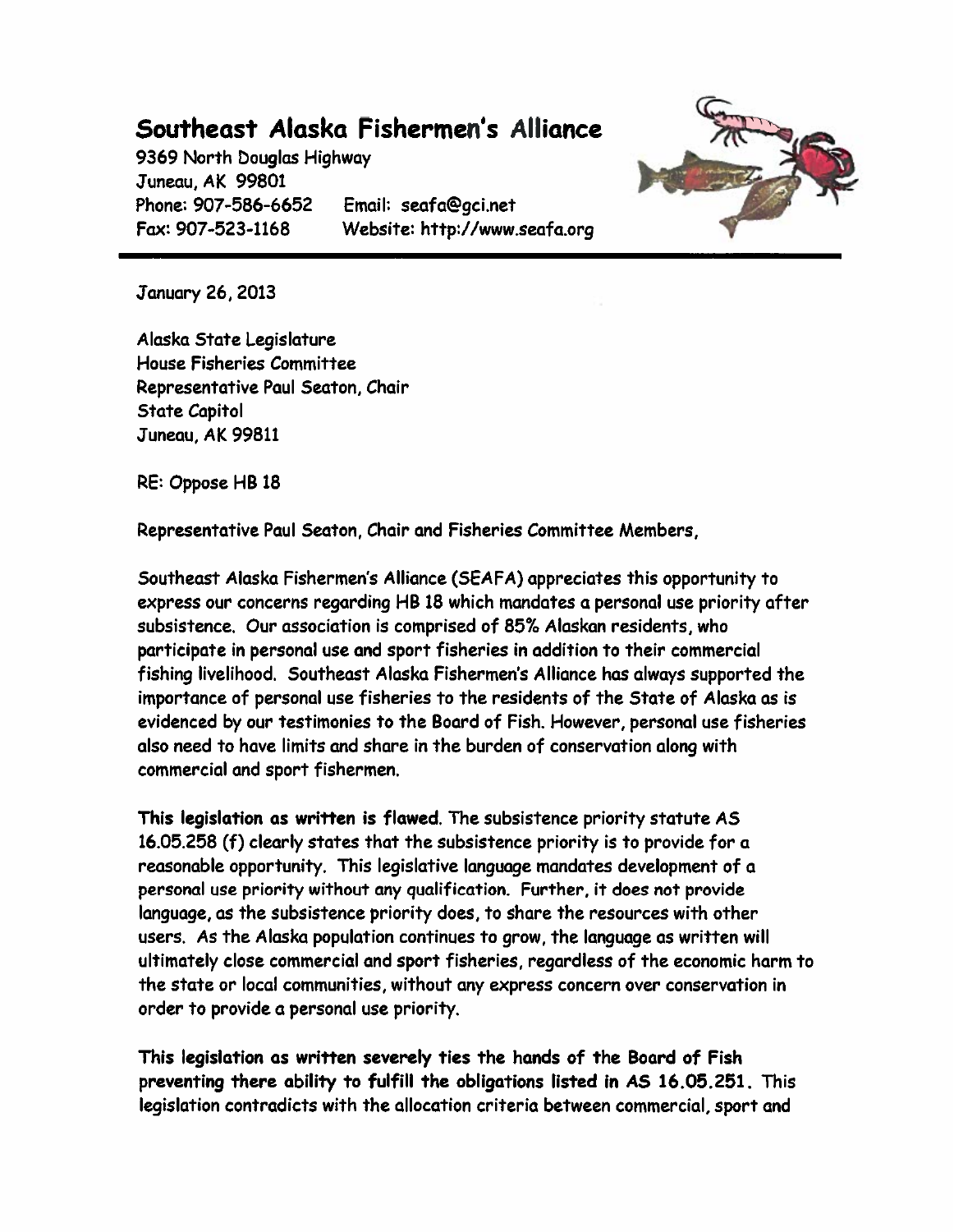personal use fisheries As written this legislation creates an elevated right for personal use fishermen, which can very easily be used in court to challenge any allocations that the Board of Fisheries makes in which they feel any restrictions at all during any par<sup>t</sup> of the lifecycle. Clearly this violates fundamental precepts embedded in the Alaska Constitution, regarding Uniform Application, and Common Use.

boes this legislation even allow the Board of Fish to set limits or develop managemen<sup>t</sup> plans that include the personal use fisheries?

At what point can managemen<sup>t</sup> decisions affect the personal use fishermen and still allow commercial and spor<sup>t</sup> fisheries to exist?

Would ADF& have to stand by and allow <sup>a</sup> system to fail to meet their managemen<sup>t</sup> target because <sup>a</sup> commercial fishery had an opening so therefore the personal use fishery could not be restricted? In many fisheries it is not possible to allow <sup>a</sup> commercial fishery to wait until escapemen<sup>t</sup> is met and all personal use needs are met because by then the fish have swam pas<sup>t</sup> the point <sup>a</sup> commercial fishery can be conducted. Do we in these situations in order to provide for <sup>a</sup> personal use priority, forgo economic opportunity and close the commercial and spor<sup>t</sup> fisheries? The current State of Alaska managemen<sup>t</sup> system is considered superior to all other regions due to the public process through the board of fish and the end mandate for maximum sustained yield provided for in the State Constitution. Are we now going to ignore what has worked and take away the Board of Fish authority to allocate and ADFG flexibility to manage the resource in real time allowing for all users to share in the burden of conservation?

Commercial fishing is an important industry to the State of Alaska ranking third behind Oil & Gas and Federal Government in generating basic economic activity in Alaska with <sup>a</sup> total economic contribution of \$5.8 billion to Alaska's economic output and over 78,500 jobs. In addition, the raw fish taxes paid into the general fund and shared with the local coastal communities are critical to their economy.

For many residents of coastal Alaska, their only access to our sustainable fishery resources to provide healthy protein to their diet is through the commercial fishery. Is it fair to take away their primary access?

There are allegedly businesses being built to supply, outfit and provide transportation for personal use fisheries. This seems to be in conflict with the original intent during development of the personal use fishery. We believe the original intent of the personal use fishery was to allow Alaskans access to fishery